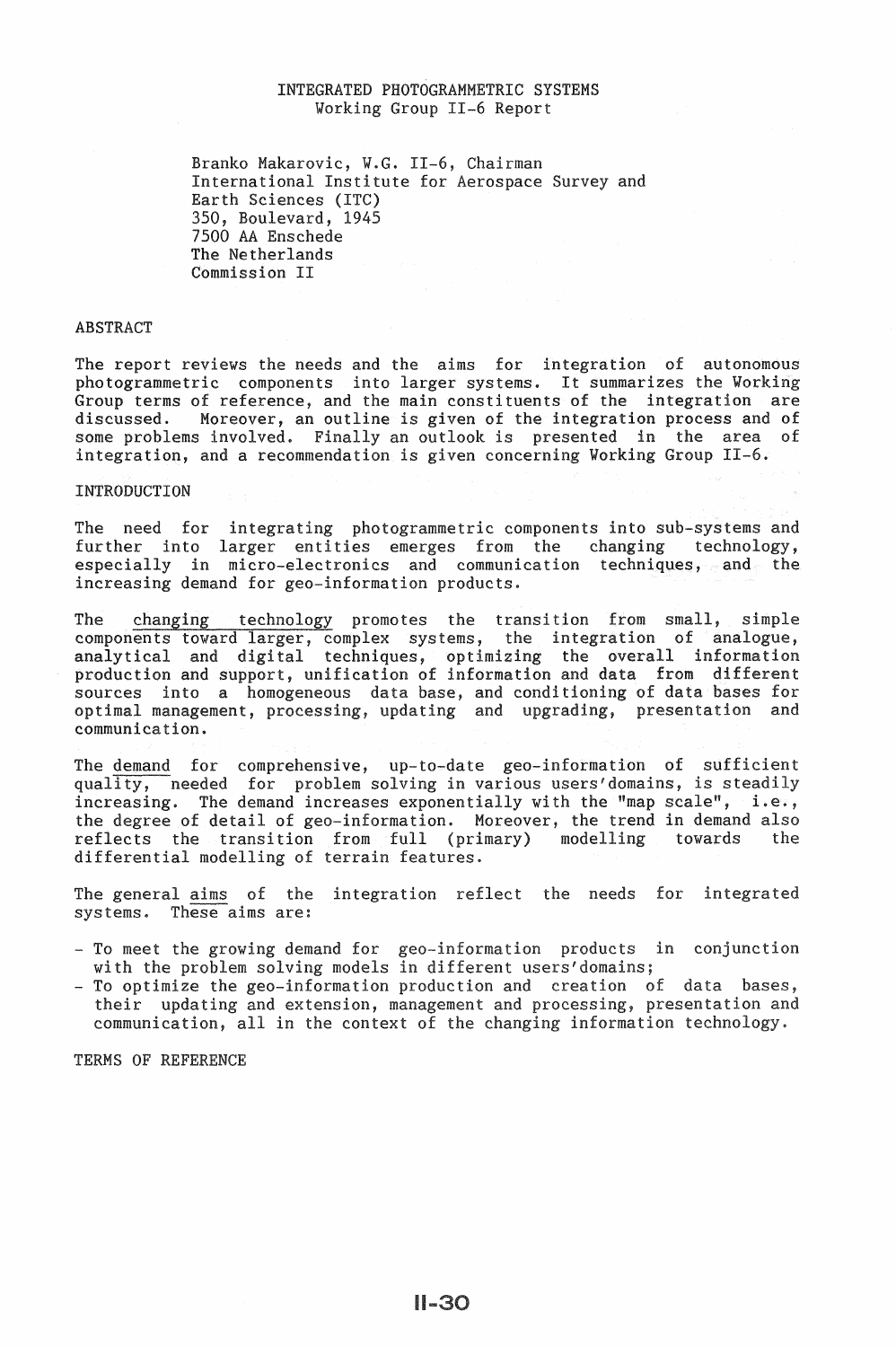The domain of Working Group II-6 is defined by six main terms of reference: 1) Concepts and system models

- 2) Design and development (of new systems)
- 3) Existing integrated systems
- 4) Performance and reliability studies (for system development and its operation)
- 5) Evaluation (priority ranking)
- 6) Impacts of integrated systems (on environment, compatibility, support).

These terms are differentiated further (appendix 1) and were reviewed in [1]. Because time has been limited and the total area is complex and broad. Because time has been limited and the total area is complex and broad, the effort of the Working Group, has been focused on three sub-areas of main interest, i.e., items  $1)$ ,  $2)$  and  $3)$  of the above list.

Concepts and system models call for fundamental studies, addressing expert systems, communication and systems engineering, and several other disciplines. Concepts and models have great impact in the "design and development" of new systems.

Design and development is a domain of the system producers. At present most of the activities in integrated systems pertain to this sub-area, though the and system models have still to evolve to reach the state Thus the two terms form a feedback loop, and should therefore be considered in conjunction.

Existing integrated systems address the operational and support characteristics. They concern issues such as performance, reliability, characteristics. They concern issues such as flexibility, ergonomic factors, etc. For system optimization, feedback should be provided to "design and development".

The remaining three terms of reference 3), 4) and 5), have not yet received much attention because of limited time and resources.

#### CONSTITUENTS OF INTEGRATION

The terms "integration" implies unification of the parts into a homologous whole. It comprises a systematic approach, dominated by the wholeness, which leads to an optimum overall system.

The basic constituents of integration can be summarized as follows:

- Professional fields (involving multi-disciplinary integration):
- a) basic disciplines (providing knowledge for b and c),
- b) disciplines of geo-information technology,
- c) disciplines of geo-information users.
- Organisational environment (context).<br>- System functions:
- - . for design and development of integrated systems,
	- . for integrated system operation and support.
- Hardware components (analogue, analytical, digital).
- Software (modules, subsystems).<br>- Interactive and automatic capab
- Interactive and automatic capabilities.
- Information and data (
-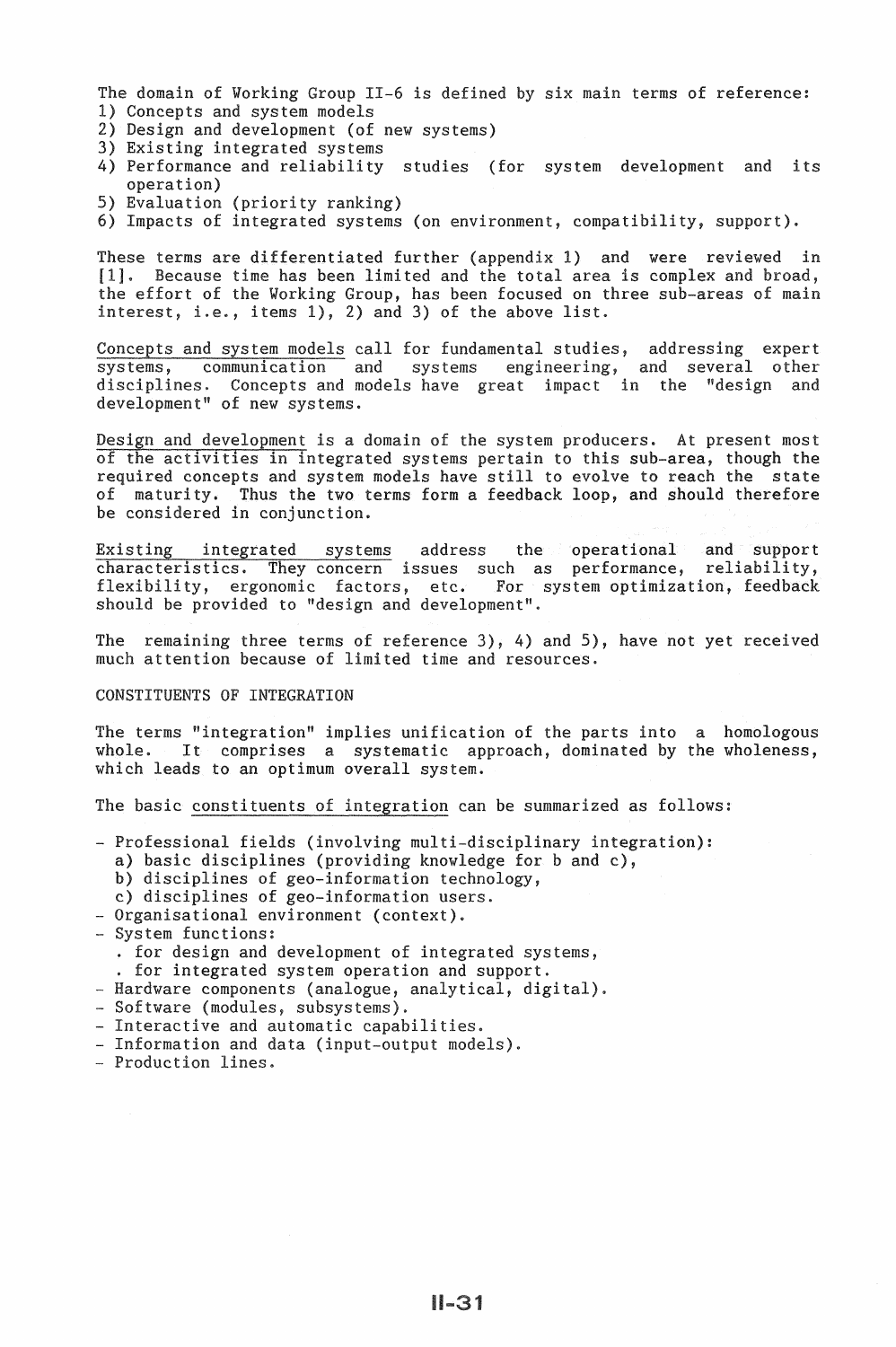- Quality control.

Integration implies structuring, whereby structures pertain to information and data, procedures (or algorithms), hardware, and their interactions (figure 1). Hence, all these structures should be divided and optimized collectively rather than as isolated components.



Fig. 1: Structures and their interactions

INTEGRATION PROCEDURE

The procedure for system integration comprises three main stages:

- 1) Formulation of the objectives,
- 2) Design and development,
- 3) Assessment and optimization.

These stages are strongly interrelated.

The objectives of integration should reflect the context of the overall system (external environment, evolution in the system area, etc.), the desirability (general policy), and the feasibility (technical, economic) of the system under consideration.

The design addresses functional and technical (methods and means) requirements for the operational and support systems, and selection of the corresponding concepts and models. The required functions, methods and means are strongly interrelated. Hence, the design process is iterative.

The development emerges from the design process. It concerns the resources, particularly the hardware, software, information and data, human operators, and their interactions. The process is iterative (from coarse to fine) and it forms a feedback loop with the design. In a developed system, the data base to be created and its access mechanism should be specified. The specifications emerge partly from the system itself (system related) and partly from the specific user's context (problem solving-related).

The outcome of the integrated system assessment provides insight and added knowledge required for the optimization process. Assessment and knowledge required for the optimization process. Assessment and optimization are linked into a feedback loop.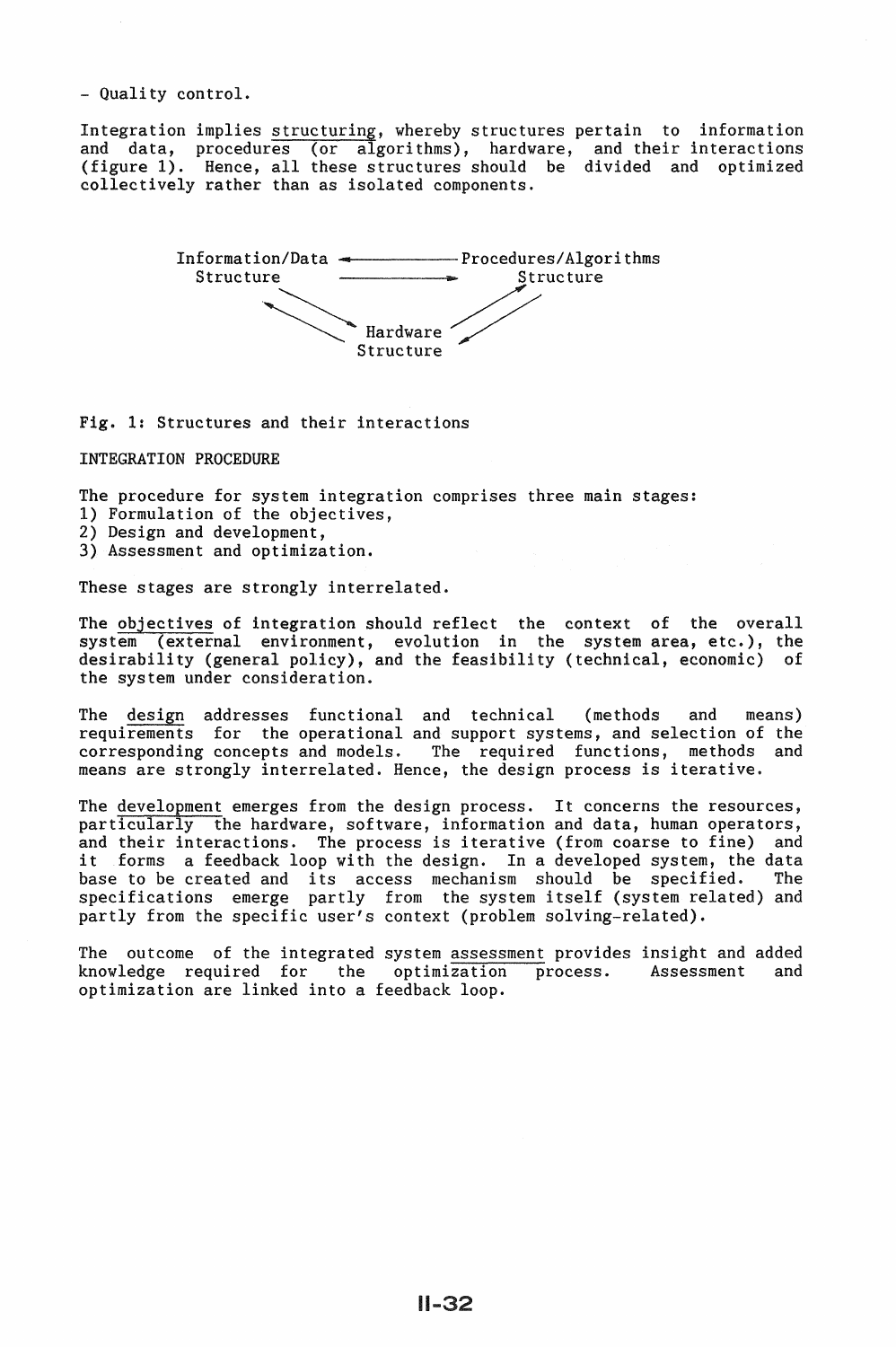### PROBLEMS

The major problems is system integration concern the <u>functional</u> and technical requirements. They address the following issues:

- 1) Unifying fragmentary information and data (input) from different sources, differently structured, formatted and coded, into a homogeneous (master) data base.
- 2) Generating information products (output) conditioned for display, communication, and application in the users' domains.
- 3) Optimizing the overall process of data base creation, its updating and extension, management, processing and presentation (quality, speed, extension, management, processing and presentation (quality, speed, ergonomic factors, etc.).
- 4) Optimal use of the available resources (flexibility, compatibility, etc.)

Some further problems emerge from the specific organisational environments:

- 1) The existing state of the art and human environments (in a specific organisation), addressing both the system development and its operation and support.
- 2) Different impacts of the changing information technology in all levels of the organisation concerned.
- 3) Pressures to develop quickly an up-to-date integrated system, before the required supporting research (concepts, system models, etc.) is research (concepts, system models, etc.) is accomplished.
- 4) Focusing attention on the operational features and disregarding or underestimating the role of the support system.

## OUTLOOK

The trends in the area of integrated photogrammetric systems can be summarized as follows:

- 1) The current systems are in a transitional state from the fragmentary or partly interconnected sub-systems to the future highly integrated systems;
- 2) The future systems will be better tuned to:<br>. the broader context,<br>. the specific users' needs,<br>. the changing information technology.
	-
	-
	-
- 3) A key factor in the future systems integration will be the expert systems.
- 4) Consistency and standardisation will be increasingly applied to:
	- . information and data (structures, formats, codes, etc),
	- . software (structures, languages, etc.),
	- hardware (special integrated circuits, local-area networks, storage
	- wer interface systems;
- 5) The production lines will be optimized individually and collectively.
	-
	-
	- The optimization addresses:<br>. information and data structures,<br>. internal and external communication,<br>. quality control of both the processes (partial and overall) and of the products (intermediate and final).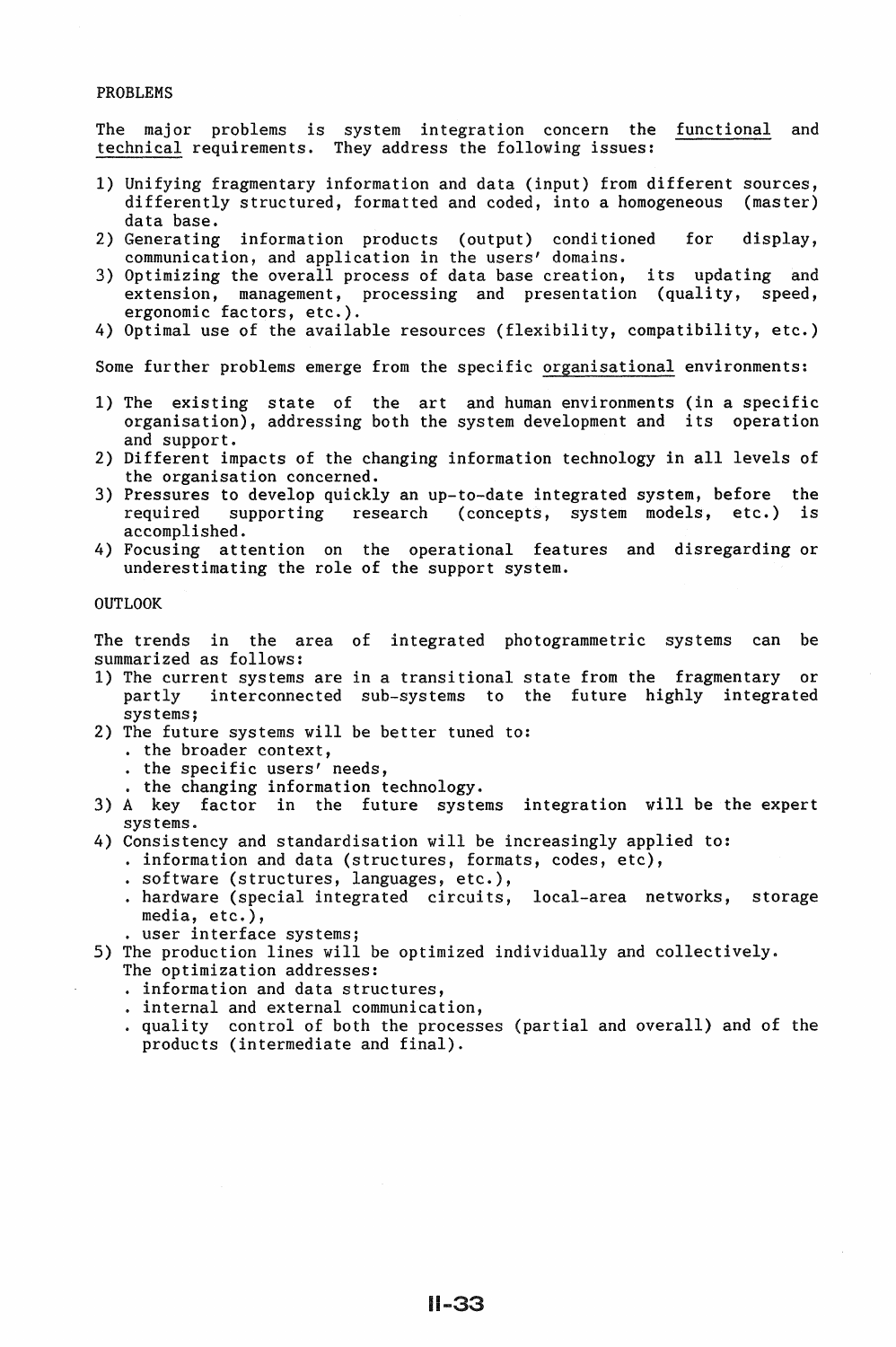- 6) Technical capabilities of the components and systems will be further improved. The improvements concern:
	-
	- improved. The improved. The improved. The improved. The improved. The improved. The improved. The improved. The improved. The improved. The improved of the improved. The improved of the improved. The improved of the improv
	-
	-
	-

# COMPOSITION AND ACTIVITIES OF THE WORKING GROUP

When establishing the W.G., the aim was to recruit members having different backgrounds, i.e., to cover the various facets of the integrated systems, ing different types of organisations, and working in different institutional environments. The response and attitude of the invited members has been very positive and constructive, though their contributions to the Working Group effort have been limited. The reasons emerge partly from the fact that the area of integrated systems is relatively new, and partly from restrictions on new information in the companies developing such systems.

The work has been carried out individually by the members. The work progress was reported at the colloquia in Rockville (USA), 1985, and in London, 1987. Formal papers were presented at the Commission II Symposium, Baltimore (USA), 1986  $[1, \ldots, 8]$ . The papers presented at this Congress are listed in appendix 2.

Planning and coordination of the Working Group activities took place at several business meetings (in Rockville 1985, Baltimore 1986 and 1987, London 1987, St. Louis, and in Kyoto 1988), by several W.G. newsletters, and by personal communication with the members.

The working Group has been composed of the following members: Dr. Mossad M. Allam (Canada, Co-chairman, Head of Subgroup 3) Dr. John Badekas (Greece) Dr. Gerhard Bauer (East Germany) Mme. Dominique Bruger (Canada) Dr. Ernest B. Brunson (U.S.A.) Dr. James B. Case (U.S.A.) Mr. Luis Cogan (Switzerland) Dr. Atef A. Elassal (U.S.A. Head of Subgroup 2) Mr. Lawrence W. Fritz (U.S.A.) Dr. Clifford Greve (U.S.A.) Mr. Karl Grabmaier (Netherlands) Mr. Mahmoud Hassani (Netherlands) Dr. Sigi Heggly (Switzerland) Dr. Dirk Hobbie (West Germany) Dr. Otto Hofmann (west Germany) Dr. Zarko Jaksic (Canada) Mr. Morris L. McKenzie (U.S.A.) Dr. F.S. Kr6ll (West Germany) Mr. Lin Xian Lin (China) Mr. Svein E. Lonnum (Norway) Dr. Mohammed M. Radwan (Netherlands) Dr. Tony Schenk (U.S.A., Head of Subgroup 1)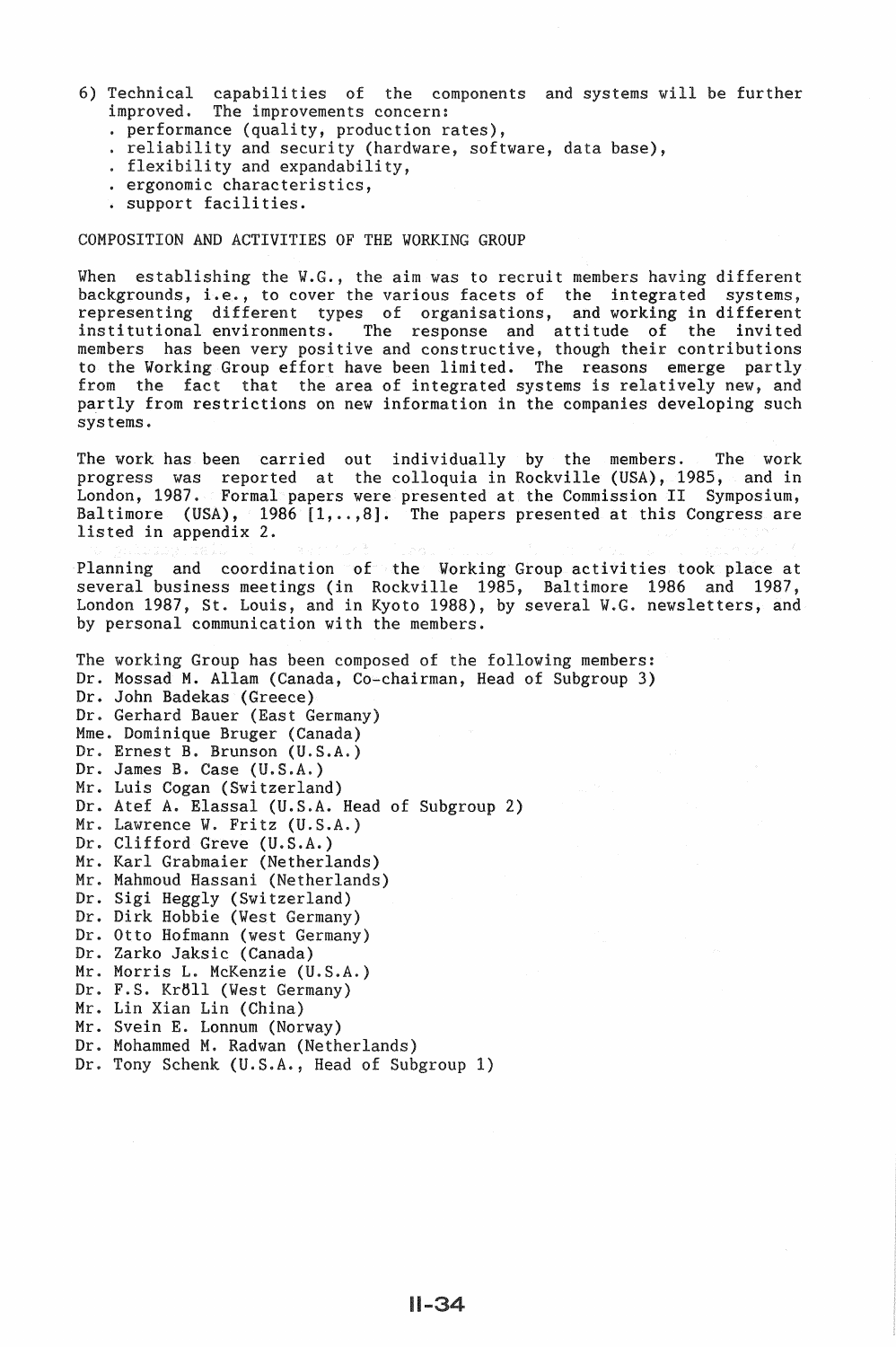Dr. Ulrike Stampa-Wessel (West Germany) Mr. Lars Skog (Sweden) Dr. W. Murray Strome (Canada) Dr. Ashoki Sujanani (U.S.A.)

Mr. Christian Vigneron (France)

On behalf of Working Group II-6, I wish to express our gratitude to all members for their cooperation. Our thanks are addressed especially to the heads of the three Subgroups: M.M. Allam, A. Elassal and Tony Schenk, and to all authors of the papers.

## **RECOMMENDATION**

The rapidly changing information technology accelerates the transition from autonomous photogrammetric instruments towards highly integrated information production, processing and communication systems.

, a broad and orderly approach is needed, encompassing all facets of the integration as outlined by the Working Group terms reference. The Working Group should stimulate and contribute to the further research and development in the area, review and upgrade the terms of reference, discern new insights and knowledge, and formulate the guidelines and/or recommendations for further action.

# **REFERENCES**

|                             | [1] Makarovic, B., "Integrated Photogrammetric Systems" (tutorial), ISPSR<br>Commission II symposium, Baltimore, USA, 1986;                                           |
|-----------------------------|-----------------------------------------------------------------------------------------------------------------------------------------------------------------------|
| $[2]$ Schenk, $A_{\cdot}$ , | "Concepts and Models in Photogrammetric Systems", ISPRS<br>Commission II symposium, Baltimore, USA, 1986;                                                             |
|                             | [3] Elassal, A.A., "Design and Development of Integrated Systems", ISPRS<br>Commission II symposium, Baltimore, USA, 1986;                                            |
|                             | [4] Allam, M.M., "Digital Mapping System for Data Capture and Editing",<br>ISPRS Commission II symposium, Baltimore, USA, 1986;                                       |
|                             | [5] Brunson, E.B., "Development of a Digital Revision Capability using<br>Photogrammetric Technique at USGS", ISPRS Commission II<br>symposium, Baltimore, USA, 1986; |
|                             | [6] Edwards, D.L., "Terrain Data Base generation for Autonomous Land Vehicle<br>Navigation", ISPRS Commission II symposium, Baltimore,<br>USA, 1986;                  |
|                             | [7] Stampa-Wessel, U., "Photogrammetric Data Collection as a Module of a<br>Land Information Systems"., ISPRS Commission II<br>symposium, Baltimore, USA, 1986;       |
|                             | [8] Stampa-Wessel, U., "Integration of Orthophoto Technique into a Land<br>Information System", ISPRS Commission II symposium,<br>Baltimore, USA, 1986;               |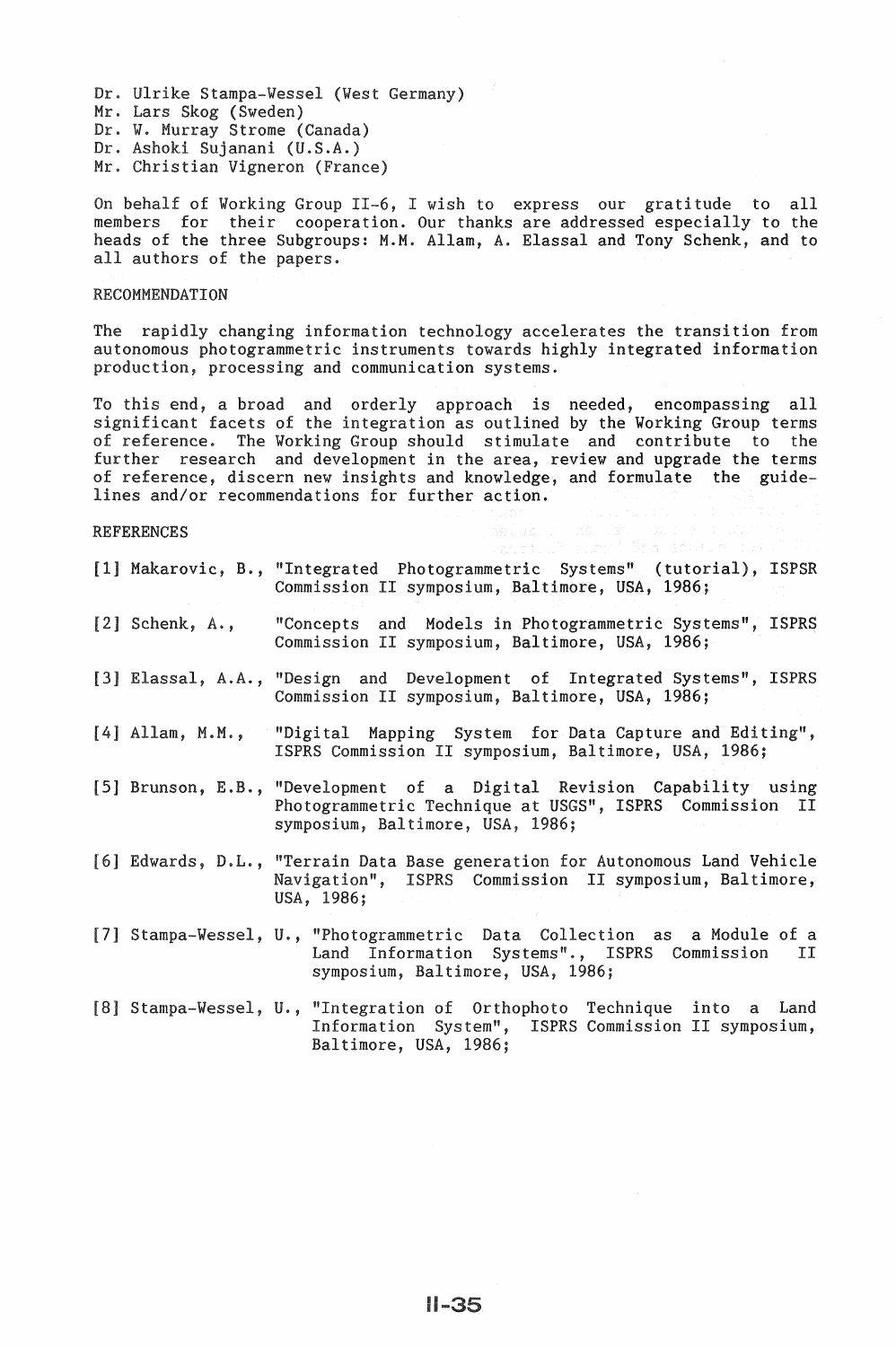## Appendix 1

#### Working Group II-6: INTEGRATED PHOTOGRAMMETRIC SYSTEMS

#### MANDATE

- 1. Promoting research and development in the area of integrated information systems, with emphasis on photogrammetric collection and conditioning of gee-information.
- 2. Disseminating up-to-date information on achievements in the problem area.

#### TERMS OF REFERENCE

1. Concepts and system models. 1.1 Context and classification of integrated systems; 1.2 Systems' concepts, models and their feasibility; 1.3 Information and data structures; 1.4 Communication networks. 2. Design and development. 2.1 Evolution of integrated systems; 2.2 Design and development of new systems; 2.3 Hardware architectures and components; 2.4 Software structures and modules; 2.5 Interactions and human factors. 3. Existing integrated systems. 3.1 Hardware, software, information and data: analysis and amendments; 3.2 Performance and reliability (in operation); 3.3 Human factors (in operation) 4. Performance and reliability studies. 4.1 Theoretical analysis; 4.2 Simulation analysis; 4.3 Experimental tests: accuracy, time-efficiency, reliability. 5. Evaluation. 5.1 Influencing factors and value model; 5.2 Cost-benefit analysis; 5.3 Comparative studies. 6. Impact on: 6.1 Changing technological environment; 6.2 Changing organisational and human environments; 6.3 Compatibility (internal and external) 6.4 Support (required).